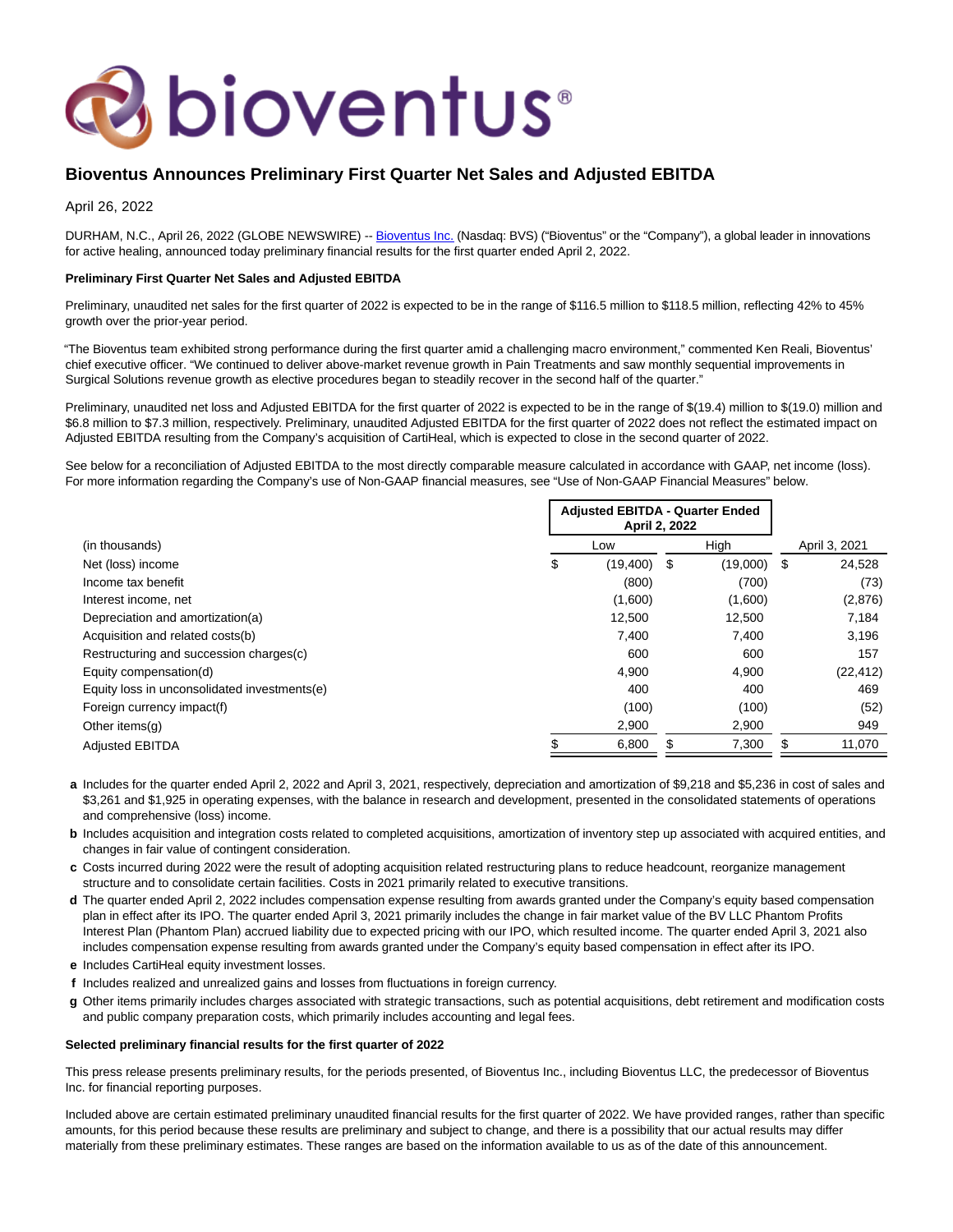These estimated preliminary results for the first quarter of 2022 are derived from the preliminary internal financial records of Bioventus Inc. and are subject to revisions based on our procedures and controls associated with the completion of our financial reporting, including the audit of our financial statements and all customary reviews and approvals.

These estimated preliminary results should not be viewed as a substitute for financial statements prepared in accordance with U.S. GAAP. Our independent registered public accounting firm has not audited and does not express an opinion or any other form of assurance with respect to, these estimated preliminary results. It is possible that we or our independent registered public accounting firm may identify items that would require us to make adjustments to the preliminary estimates set forth above as we complete our financial statements and that our actual results may differ materially from these preliminary estimates. Accordingly, undue reliance should not be placed on these preliminary estimates. These preliminary estimates are not necessarily indicative of any future period and should be read together with "Risk Factors," "Special Note Regarding Forward-Looking Statements," and "Management's Discussion and Analysis of Financial Condition and Results of Operations" in our previous reports filed with the Securities and Exchange Commission.

# **Use of Non-GAAP Financial Measures**

Adjusted EBITDA is a supplemental measure of our performance that is not required by, or presented in accordance with, GAAP. Adjusted EBITDA is not a measurement of our financial performance under GAAP and should not be considered as an alternative to net income or any other performance measure derived in accordance with GAAP. We define the term "Adjusted EBITDA" as net income from continuing operations before depreciation and amortization, provision of income taxes and interest expense, adjusted for the impact of certain cash, non-cash and other items that we do not consider in our evaluation of ongoing operating performance. These items include equity compensation, change in fair value of contingent consideration, COVID-19 benefits, succession and transition charges, loss on impairment of intangible assets, losses associated with debt refinancing, restructuring costs, acquisition and integration costs, inventory step-up costs, equity loss in non-consolidated investments, change in fair value of contingent consideration, impairments related to variable interest entity, foreign currency impact and other costs.

We believe that this non-GAAP financial measure, when taken together with its GAAP financial measures, is a useful indicator of our operating performance. Our management uses Adjusted EBITDA principally as a measure of operating performance and believes that Adjusted EBITDA is useful to our investors because it is frequently used by securities analysts, investors and other interested parties in their evaluation of the operating performance of companies in industries similar to ours. Our management also uses Adjusted EBITDA for planning purposes, including the preparation of our annual operating budget and financial projections.

By providing this non-GAAP financial measure, together with the reconciliation, we believe we are enhancing investors' understanding of our business and our results of operations, as well as assisting investors in evaluating how well we are executing our strategic initiatives. Adjusted EBITDA has limitations as an analytical tool, and should not be considered in isolation, or as an alternative to, or a substitute for net income or other financial statement data presented in our consolidated financial statements as indicators of financial performance. Due to these limitations, Adjusted EBITDA should not be considered as measures of discretionary cash available to us to invest in the growth of our business. We compensate for these limitations by relying primarily on our GAAP results and using these non-GAAP measures only supplementally. As noted in the Reconciliation of Non-GAAP metrics table elsewhere in this press release, Adjusted EBITDA includes adjustments to exclude the impact of certain cash, non-cash and other items that we do not consider in our evaluation of ongoing operating performance, including equity compensation, change in fair value of contingent consideration, COVID-19 benefits, succession and transition charges, loss on impairment of intangible assets, losses associated with debt refinancing, restructuring costs, acquisition and integration costs, inventory step-up costs, equity loss in non-consolidated investments, change in fair value of contingent consideration, impairments related to variable interest entity, foreign currency impact and other costs. However, we believe these adjustments are appropriate because the amounts recognized can vary significantly from period to period, do not directly relate to the ongoing operations of our business and may complicate comparisons of our internal operating results and operating results of other companies over time. Each of the normal recurring adjustments and other adjustments described in this paragraph and in the Reconciliation of Non-GAAP metrics table elsewhere in this press release help management with a measure of our core operating performance over time by removing items that are not related to day-to-day operations.

### **About Bioventus**

Bioventus delivers clinically proven, cost-effective products that help people heal quickly and safely. Its mission is to make a difference by helping patients resume and enjoy active lives. The Innovations for Active Healing from Bioventus include offerings for pain treatment, restorative therapies and surgical solutions. Built on a commitment to high quality standards, evidence-based medicine and strong ethical behavior, Bioventus is a trusted partner for physicians worldwide. For more information, visit [www.bioventus.com,](https://www.globenewswire.com/Tracker?data=M56CVoZf5UgeLZ607g-e4Dd_8wIxNsZSXDyKNLgkvsSAg3sSLM8R-Y5zwusHDbRuwlXE-e2MnP80ggQ0tzsR7g==) and follow the Company on [LinkedIn a](https://www.globenewswire.com/Tracker?data=yDpH6HbG62Rwin3-98gFyeJ11Kj6HJZl5gSdrIMDhqrJrw4K9Xx5qndbkVFoX3-VUPIQ4BvotfZOkmvkOSMZttLvNTceqIpj6or4lsQ26O4=)n[d Twitter.](https://www.globenewswire.com/Tracker?data=7AvVH3LqQxLpsCMT9RfLw-airKKH_nOJznZ-tF3RquogQKe7Nenk3dD-IF0MctJJhvxMx8kYjFM6TpnTX5cO3Kvd8MsM5kfFVnFhE9c6nXQ=) Bioventus and the Bioventus logo are registered trademarks of Bioventus LLC.

### **Forward-Looking Statements**

This press release contains forward-looking statements within the meaning of Section 27A of the Securities Act of 1933, as amended, and Section 21E of the Securities Exchange Act of 1934, as amended. All statements contained in this press release that do not relate to matters of historical fact should be considered forward-looking statements, including, without limitation, statements concerning our preliminary financial results for the first quarter of 2022, performance of and expectations regarding recent acquisitions, estimated market growth in Pain Treatments and Bone Graft Substitutes, and future growth and strategy. In some cases, you can identify forward-looking statements by terminology such as "aim," "anticipate," "assume," "believe," "contemplate," "continue," "could," "due," "estimate," "expect," "goal," "intend," "may," "objective," "plan," "predict," "potential," "positioned," "seek," "should," "target," "will," "would" and other similar expressions that are predictions of or indicate future events and future trends, or the negative of these terms or other comparable terminology, although not all forward-looking statements contain these words. Forward-looking statements are inherently subject to risks and uncertainties, some of which cannot be predicted or quantified. Factors that could cause actual results to differ materially from those contemplated in this press release include, but are not limited to, the factors discussed in "Selected preliminary financial results for the first quarter of 2022" above, the adverse impacts on our business as a result of the COVID-19 pandemic; our dependence on a limited number of products; our ability to develop, acquire and commercialize new products, line extensions or expanded indications; the continued and future acceptance of our existing portfolio of products and any new products, line extensions or expanded indications by physicians, patients, third-party payers and others in the medical community; our ability to differentiate the hyaluronic acid ("HA") viscosupplementation therapies we own or distribute from alternative therapies for the treatment of osteoarthritic; the proposed down-classification of non-invasive bone growth stimulators, including our Exogen system, by the U.S. Food and Drug Administration ("FDA"); our ability to achieve and maintain adequate levels of coverage and/or reimbursement for our products, the procedures using our products, or any future products we may seek to commercialize; our ability to recognize the benefits of our investments; our ability to complete acquisitions or successfully integrate new businesses, products or technologies in a cost-effective